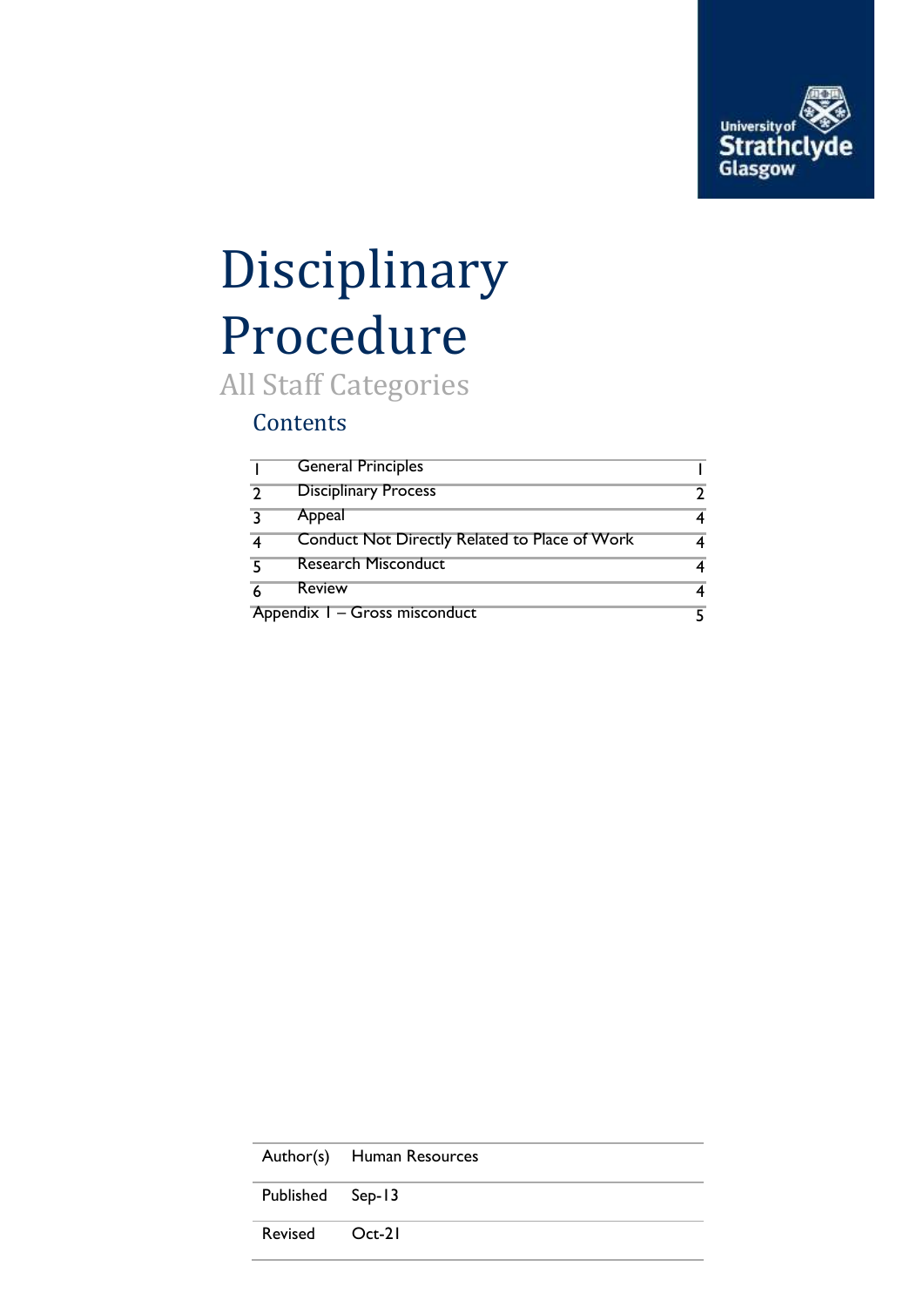## Disciplinary Procedure

### All Staff Categories

#### **1 General Principles**

- 1.1 This procedure applies to all University of Strathclyde employees irrespective of fixed term/openended contract status, grade and staff category. The University will act fairly and consistently when applying this procedure.
- 1.2 In all cases, the University will act promptly and will not unreasonably delay meetings, decisions or confirmation of decisions.
- 1.3 The University expects all employees to ensure that acceptable standards of conduct, behaviour, attendance and performance are maintained at all times. At all times the University will treat members of staff with dignity and be fair, consistent and equitable in its treatment.
- 1.4 This procedure will give effect to the principle that, in their areas of academic expertise, staff engaged in teaching, the provision of learning or research will have freedom within the law both to question and test received wisdom and to put forward new ideas and controversial or unpopular opinions without putting themselves at risk of losing their employment or privileges. This right of 'academic freedom' is balanced by the obligation to use that freedom responsibly and professionally.
- 1.5 The University reserves the right to commence disciplinary procedures at any appropriate level of formal warning depending on the seriousness of an offence or where there has been an earlier pattern of unacceptable standards with no satisfactory improvement. Warnings issued for different reasons will be cumulative.
- 1.6 An employee has the right to be accompanied at any formal investigatory meeting or hearing and related appeal meeting under the disciplinary procedure by a University work colleague, Trade Union representative or an official employed by a Trade Union.
- 1.7 Line managers may seek support at any point from the HR Directorate and HR staff will attend meetings where appropriate to partner with line managers in the decision making process and to provide professional advice on the operation and application of this procedure. This includes ensuring appropriate fairness and consistency of application across the University.
- 1.8 If an employee has particular requirements at any stage of the disciplinary procedures as a result of a disability, or wishes to inform the University of any medical condition which may be relevant, the employee should confirm this as early as possible during the process by contacting their line manager or a member of the HR team for their area.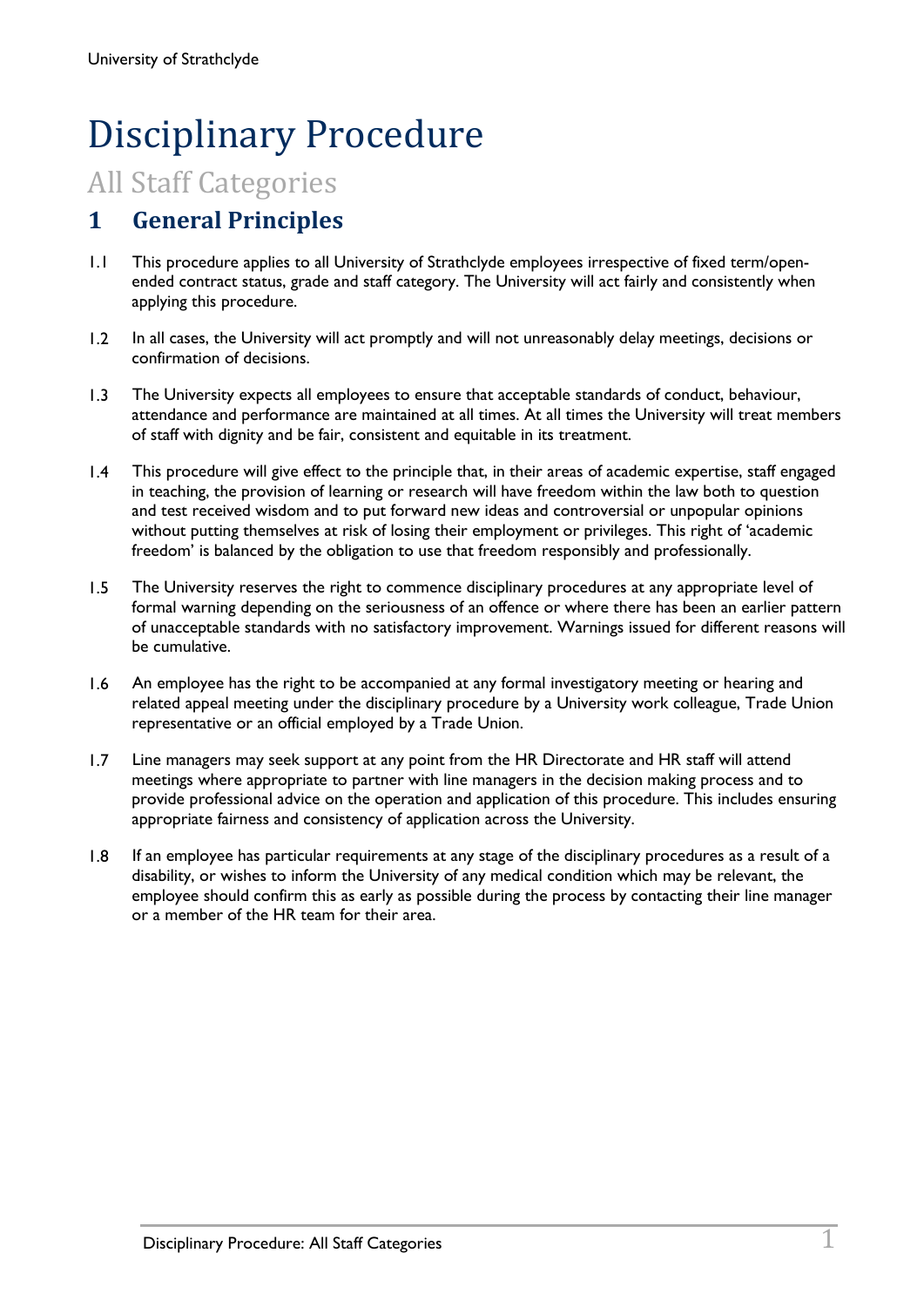#### University of Strathclyde

- 1.9 Whilst the facts in relation to some instances of alleged misconduct will be clear, in other circumstances the alleged offence(s) will need to be investigated prior to the consideration of disciplinary action. In cases where there is a perceived serious risk to health, safety or welfare and/or the presence of the individual may inhibit the investigation or the conducting of University business, it may be appropriate for the employee to be suspended on full pay pending such an investigation and a final decision. If the period of suspension lasts beyond four weeks, the University will write to the individual to update him/her on the investigatory process and the likely timetable for its conclusion. Suspension does not preclude attending pre-arranged appointments with occupational health or with trade union representatives. Within this procedure, suspension is not a disciplinary act and there is no presumption of guilt as a result of an individual having been suspended. Suspension will be enacted by the relevant Head of Department/nominee following discussion with HR. The suspension will then be confirmed in writing by the University.
- 1.10 In the majority of cases, the person(s) carrying out a formal investigation will not be the person who conducts any subsequent disciplinary hearing. As part of any investigation it may be appropriate to interview the employee and/or witnesses before determining whether a disciplinary hearing is required. In other cases, a formal investigation may not be required.
- 1.11 In circumstances where there is a need for an investigation into a recognised trade union representative, the full time official will be informed. Disciplinary action will not be taken against a recognised Trade Union representative until the full-time official has been informed.
- 1.12 Notes of formal meetings will be taken to summarise key points rather than as a verbatim record. A copy of these notes will be given to the parties present and there will be an opportunity to comment. If it is not possible to agree the accuracy of the notes both views will be incorporated into the record but with the point of disagreement noted. Written records pertaining to disciplinary matters will be kept in accordance with the Data Protection Act 1998.
- 1.13 The University prohibits the covert audio or video recording of formal or informal meetings as well as discussions by colleagues or discussions with colleagues. Covert recording (ie without the express permission of all participants in the meeting or discussion) will be considered a disciplinary matter and may be dealt with under the University's Disciplinary Procedure.

#### **2 Disciplinary Process**

- 2.1 In the first instance minor offences will normally be dealt with informally
	- The individual's line manager should discuss the matter with the employee, confirming that the conduct, performance or attendance is not acceptable and that formal action may be taken in future if the matter is not resolved.
	- The line manager should then confirm this discussion in writing, advising the employee that any further examples of similar issues will be dealt with via the formal disciplinary procedure.
- 2.2 If the informal action does not resolve the matter or the matter is more serious, then the following steps will be taken:
- 2.3 Investigations
	- 2.3.1 In some cases, where the facts are already clearly established or where an investigation has previously been undertaken under another procedure, an investigation will not be required and the matter may proceed directly to a disciplinary hearing. In cases which are of a more complex nature or where the facts are less clear, a formal investigation may be required before proceeding to a disciplinary hearing.
	- 2.3.2 Prior to initiating the investigation the member of staff will be notified of the issues or incidents to be investigated and advised they may, if they wish, contact a trade union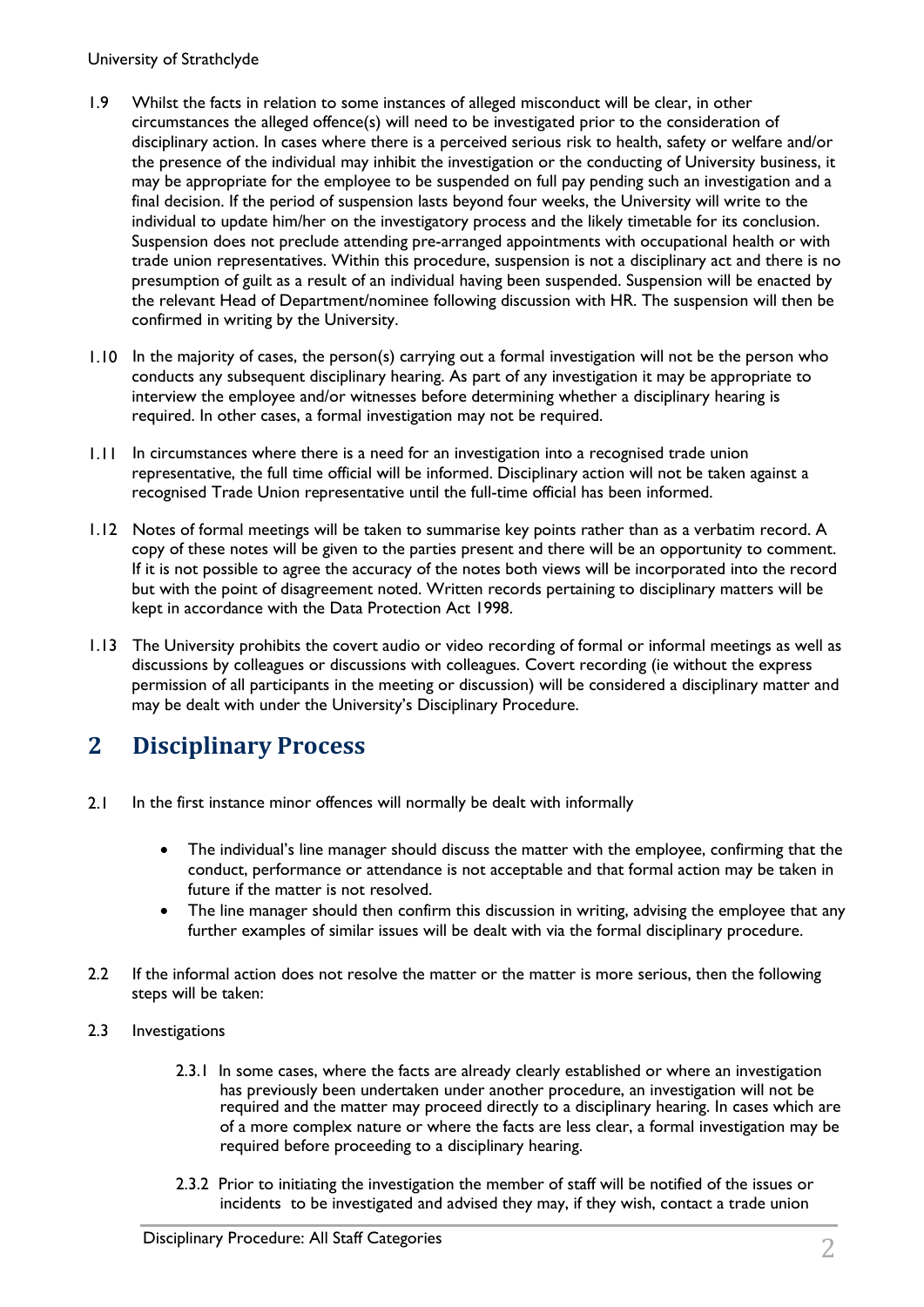representative or University colleague who may accompany them to the investigatory meeting/s. Investigations will be completed timeously, normally within four weeks of an issue being raised. However in more complex cases it is recognised that this timescale may not be feasible. The findings of the investigation shall be sent to the employee and, where agreed, their trade union representative as soon as practicable after the investigation has been concluded.

- 2.4 The Allegation (s) to be heard: The University will inform the employee in writing of the allegation(s), inviting the employee to attend a hearing to respond. The letter will normally enclose copies of documents gathered during any investigation which has taken place so that the employee can be prepared to respond to the allegation(s). The letter will confirm the employee's right to be accompanied by a University work colleague or Trade Union representative. Where the allegation(s) are potentially deemed to be gross misconduct, this will be made clear in the letter.
- 2.5 The Hearing: A disciplinary hearing, normally convened by the employee's manager, will consider the allegation(s).
	- 2.5.1 The hearing will explain the allegation(s) and allow the employee full opportunity to set out his or her case and to answer the allegation(s) made. The purpose of the hearing will be to decide whether or not disciplinary action is necessary and, if so, to establish which level of action is appropriate. Where an employee is persistently unable or unwilling to attend a disciplinary meeting the University will make a decision on the evidence available.
- 2.6 Outcome Notification: Normally within ten working days the notification of outcome will be sent out to the employee. If this is not possible, the employee will be told of the reasons for any delay. The manager convening the disciplinary hearing will decide on the outcome in partnership with HR. Disciplinary action which may be taken can include the following:
	- First Written Warning, normally given for a first misconduct or following a previous informal discussion as outlined in 2.1, above. This warning will normally remain live for 12 months.
	- Final Written Warning, issued where there is already a First Written Warning or where the offence is a serious one. This warning will normally remain live for 2 years.
	- Dismissal will normally be appropriate in the event of further misconduct where there is a final written warning or, where especially serious, a first written warning. Dismissal will normally be appropriate in the event of gross misconduct, regardless of whether there is a previous warning. Gross misconduct is conduct which is so serious as to destroy the relationship of mutual trust and confidence between the employee and the University, thus making a continuing employment relationship impossible. In the event of gross misconduct, summary dismissal will normally ensue, this being dismissal without notice or pay in lieu of notice. Examples of conduct which is likely to be designated as gross misconduct are attached as Appendix 1 to this procedure.
	- Other sanctions may be appropriate in certain circumstances.

Any warnings given will be confirmed in writing, normally within 10 working days of the decision being made. The warning letter will confirm the reasons for the warning, the improvements expected, the duration of the warning and the disciplinary consequences of not meeting the requirements of the warning. A copy of the written warning, plus other relevant documentation, will be held in the individual's personal file.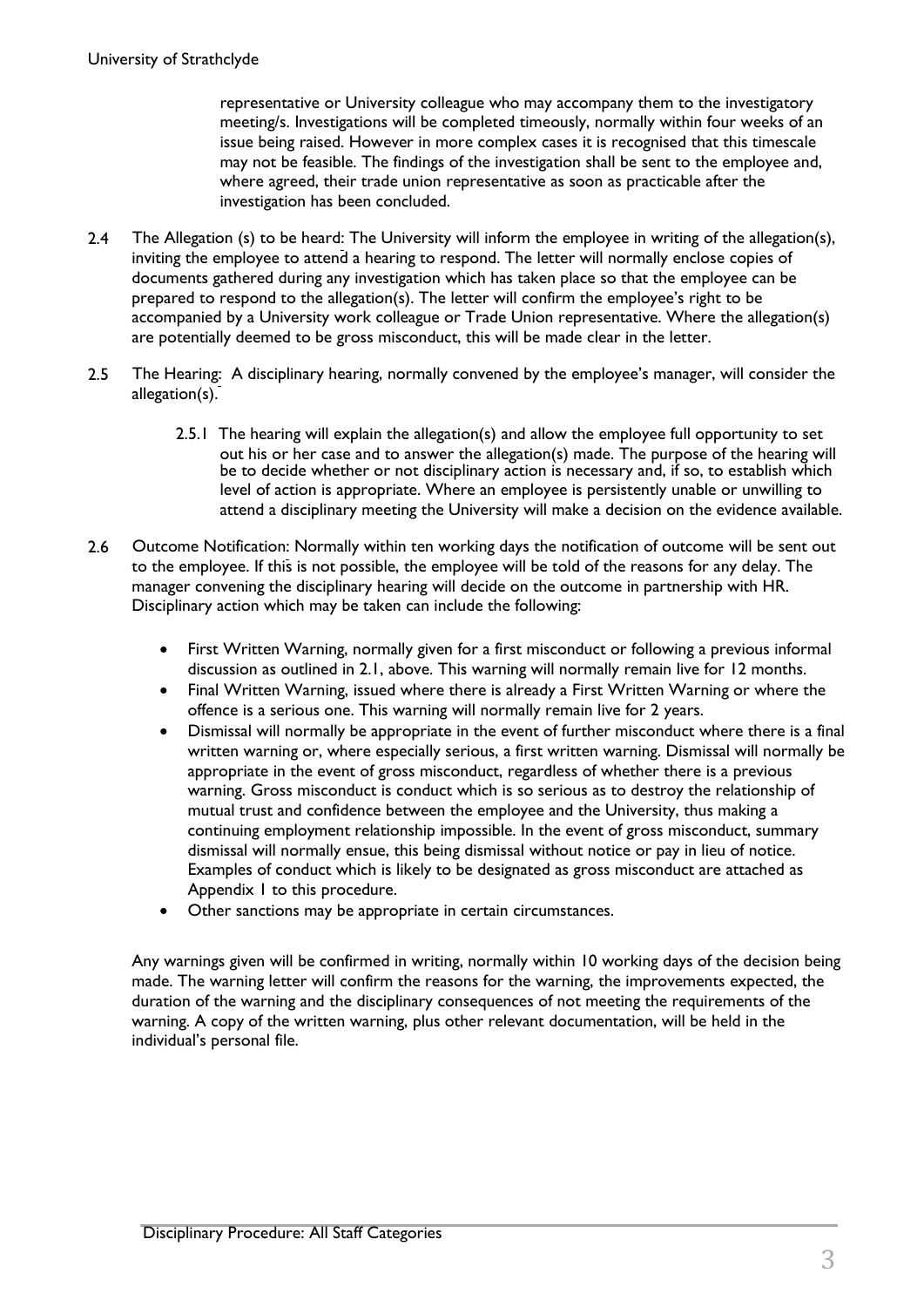#### **3 Appeal**

- 3.1 An employee has the right to appeal against any formal disciplinary action taken against him/her.
- 3.2 An appeal should be submitted to the Director of Human Resources or an alternate if appropriate within 10 working days from the date of the letter which notified the individual of the University's decision following the Disciplinary Hearing. The letter should set out the reason(s) for the appeal.
- 3.3 Appeal meetings to consider appeals against a First Written or Final Written Warning will be heard by a senior member of staff, normally in the employee's line management structure, who has not previously been involved in the disciplinary decision making. Dismissal appeals will be heard by a panel of two, comprising one manager from outwith the individual's line management structure who has not been involved in the case and a member of University Court not employed by the University. A member of the HR Directorate will also be present at appeal hearings.
- 3.4 At the appeal stage, the original decision shall be reviewed and the appeal may be upheld, reduced or dismissed.
- 3.5 The decision of the appeal meeting will be communicated to the employee in writing, normally within five working days of the hearing.
- 3.6 The decision of the appeal hearing will be final and exhausts the University's procedures.

#### **4 Conduct Not Directly Related to Place of Work**

- 4.1 Whilst it would be normal for only conduct at work, or on the University's premises, to be taken into account in matters of discipline, there are some external matters which can have disciplinary consequences.
- 4.2 The University reserves the right to take appropriate disciplinary action in accordance with its policies and procedures, including summary dismissal, in the following circumstances:
	- Bringing the University into serious disrepute
	- Misusing the University's name or property
	- Breach of trust and confidence
	- Conviction of a criminal offence or in circumstances where there is police involvement or legal proceedings which make the employee ineligible to carry out his/her duties or have a bearing upon the employee's ability to continue his/her normal duties.

This list is intended as a guide and is not exhaustive.

#### **5 Research Misconduct**

Allegations of research misconduct, for example pertaining to research practices which may fall short of appropriate ethical or scientific standards, will normally be considered under the University's Research Code of Practice in the first instance. Where appropriate, the conduct procedures of relevant professional bodies will be taken into account when considering disciplinary matters.

#### **6 Review**

This policy will be reviewed and updated at periodic intervals to ensure continuing suitability for organisational needs and compliance with relevant legislation.